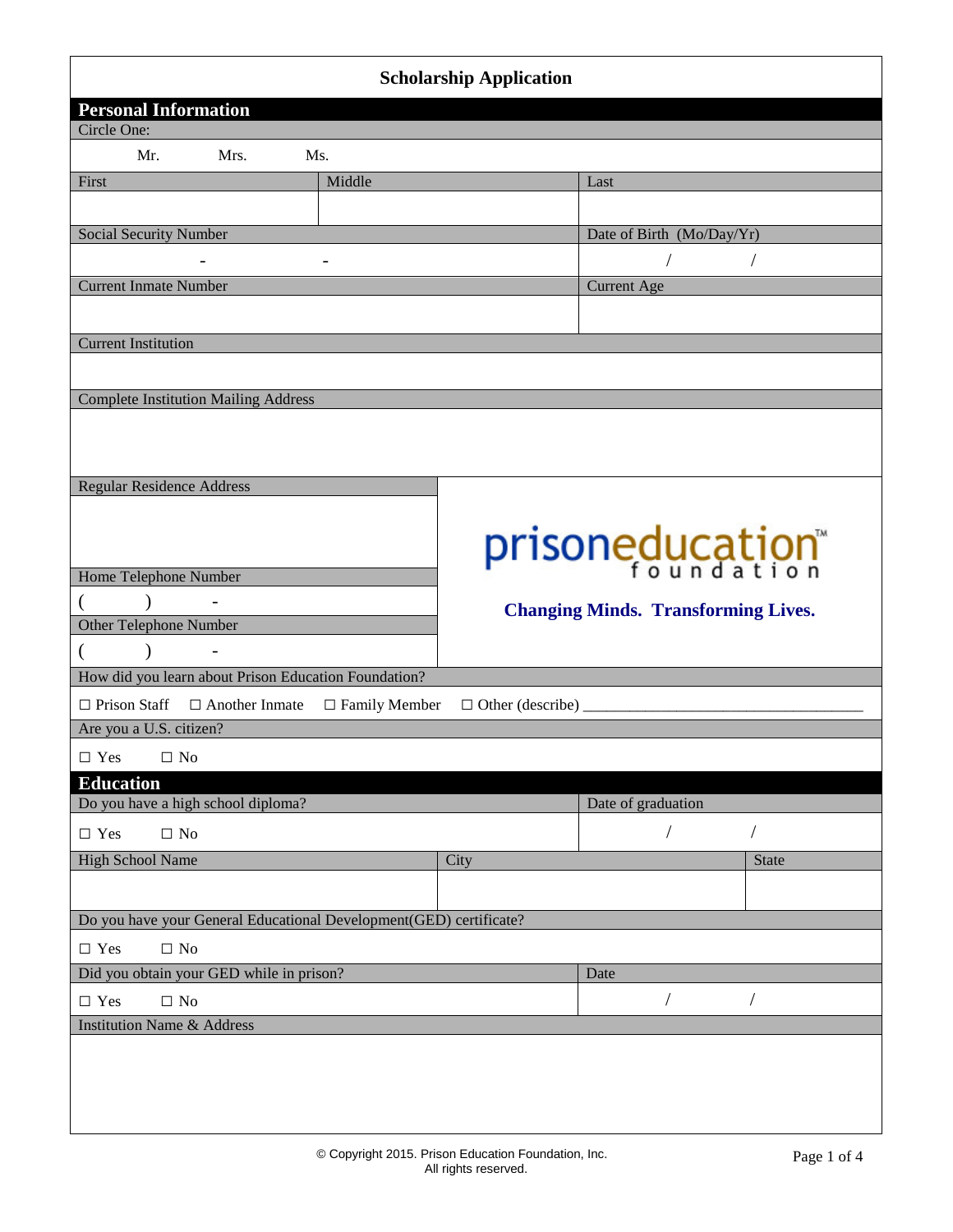| Have you attended college before?                                                                    |                       |            |          |            |                  |                                      |               |                               |
|------------------------------------------------------------------------------------------------------|-----------------------|------------|----------|------------|------------------|--------------------------------------|---------------|-------------------------------|
| $\square$ No<br>$\Box$ Yes                                                                           |                       |            |          |            |                  |                                      |               |                               |
| School Name                                                                                          | <b>Dates Attended</b> |            |          | Credit Hrs |                  | Degree Received                      |               | Date Received                 |
|                                                                                                      |                       |            |          |            |                  |                                      |               |                               |
|                                                                                                      |                       |            |          |            |                  |                                      |               |                               |
|                                                                                                      |                       |            |          |            |                  |                                      |               | $\sqrt{2}$<br>$\sqrt{2}$      |
| Are you a veteran of the armed forces of the United States?                                          |                       |            |          |            |                  | Are you the child of a veteran?      |               |                               |
| $\Box$ No<br>$\Box$ Yes                                                                              |                       |            |          |            | $\Box$ Yes       | $\Box$ No                            |               |                               |
| <b>Previous Employment</b>                                                                           |                       |            |          |            |                  |                                      |               |                               |
| <b>Employer Name</b>                                                                                 | From                  | To         | Position |            | City             |                                      | <b>State</b>  | <b>Reason for Termination</b> |
|                                                                                                      | $\overline{1}$        | $\sqrt{2}$ |          |            |                  |                                      |               |                               |
|                                                                                                      |                       | $\sqrt{2}$ |          |            |                  |                                      |               |                               |
|                                                                                                      |                       |            |          |            |                  |                                      |               |                               |
| <b>Family &amp; Other Information</b>                                                                |                       |            |          |            |                  |                                      |               |                               |
| What is the start date of your current incarceration?                                                |                       |            |          |            |                  | What is your scheduled release date? |               |                               |
| $\sqrt{2}$                                                                                           |                       |            |          |            | $\sqrt{2}$       |                                      | $\frac{1}{2}$ |                               |
| Are you married?                                                                                     |                       |            |          |            | Date of Marriage |                                      |               |                               |
| $\Box$ Yes<br>$\Box$ No                                                                              |                       |            |          |            |                  | $\sqrt{2}$                           |               |                               |
| Spouse's Name                                                                                        |                       |            |          |            | Date of Birth    |                                      |               |                               |
|                                                                                                      |                       |            |          |            |                  |                                      | $\sqrt{2}$    |                               |
| <b>Spouse's Current Address</b>                                                                      |                       |            |          |            |                  |                                      |               |                               |
|                                                                                                      |                       |            |          |            |                  |                                      |               |                               |
|                                                                                                      |                       |            |          |            |                  |                                      |               |                               |
| Do you have children under age 18?                                                                   |                       |            |          | How many?  |                  |                                      |               |                               |
| $\Box$ Yes<br>$\Box$ No                                                                              |                       |            |          |            |                  |                                      |               |                               |
| Child's Name                                                                                         |                       |            | Age      |            | Address          |                                      |               |                               |
|                                                                                                      |                       |            |          |            |                  |                                      |               |                               |
|                                                                                                      |                       |            |          |            |                  |                                      |               |                               |
|                                                                                                      |                       |            |          |            |                  |                                      |               |                               |
|                                                                                                      |                       |            |          |            |                  |                                      |               |                               |
|                                                                                                      |                       |            |          |            |                  |                                      |               |                               |
|                                                                                                      |                       |            |          |            |                  |                                      |               |                               |
| Are you willing and able to pay for one-half the net cost of your college education?                 |                       |            |          |            |                  |                                      |               |                               |
|                                                                                                      |                       |            |          |            |                  |                                      |               |                               |
| $\Box$ No<br>$\hfill\Box$<br>Yes<br>Have you had any Disciplinary Incidents with the past 12 months? |                       |            |          |            |                  |                                      |               |                               |
|                                                                                                      |                       |            |          |            |                  |                                      |               |                               |
| $\Box$ Yes<br>$\Box$ No<br>(If yes, describe) _<br>Why do you want to earn a college degree?         |                       |            |          |            |                  |                                      |               |                               |
|                                                                                                      |                       |            |          |            |                  |                                      |               |                               |
|                                                                                                      |                       |            |          |            |                  |                                      |               |                               |
|                                                                                                      |                       |            |          |            |                  |                                      |               |                               |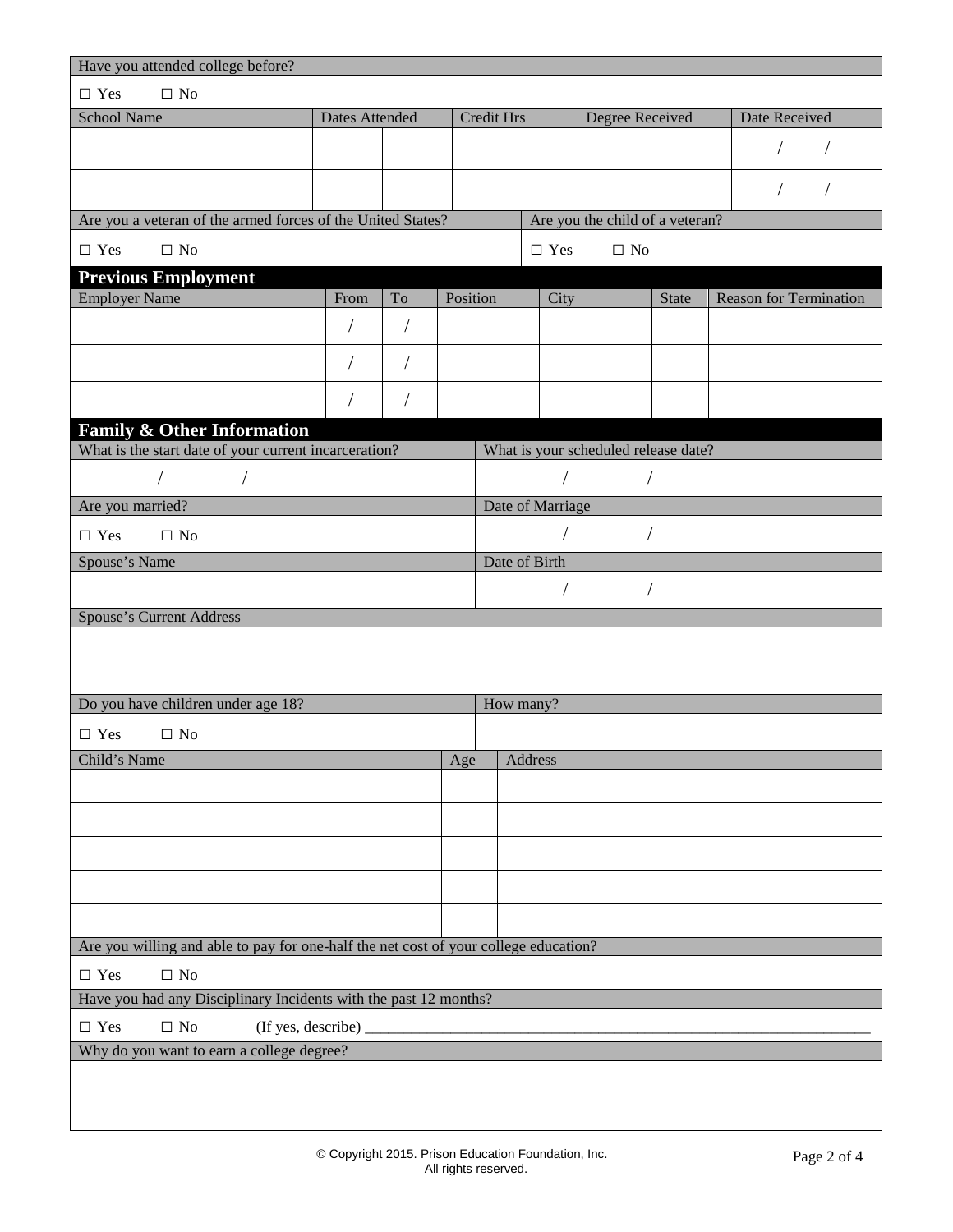| Where do you plan to reside upon release? (Provide city and state)                                                          |                      |                                                                                |                     |          |  |  |
|-----------------------------------------------------------------------------------------------------------------------------|----------------------|--------------------------------------------------------------------------------|---------------------|----------|--|--|
|                                                                                                                             |                      |                                                                                |                     |          |  |  |
| Is your father still living?                                                                                                |                      |                                                                                |                     |          |  |  |
| $\Box$ No<br>$\Box$ Yes<br>(If yes, do you maintain a relationship with him) $\Box$ Yes<br>$\Box$ No                        |                      |                                                                                |                     |          |  |  |
| Where does your father live? (Provide city $&$ state)                                                                       |                      | What is his occupation?                                                        |                     |          |  |  |
|                                                                                                                             |                      |                                                                                |                     |          |  |  |
| Is your mother still living?                                                                                                |                      |                                                                                |                     |          |  |  |
| $\Box$ No<br>$\Box$ Yes<br>(If yes, do you maintain a relationship with her) $\Box$ Yes                                     |                      | $\Box$ No                                                                      |                     |          |  |  |
| Where does your mother live? (Provide city $&$ state)                                                                       |                      | What is her occupation?                                                        |                     |          |  |  |
|                                                                                                                             |                      |                                                                                |                     |          |  |  |
| Are you, or is your spouse or family, a member of a church in the community where you plan to reside upon your release?     |                      |                                                                                |                     |          |  |  |
| $\Box$ Yes<br>$\Box$ No                                                                                                     |                      | (If yes, who is a member, for how long and how often do they currently attend) |                     |          |  |  |
|                                                                                                                             |                      |                                                                                |                     |          |  |  |
| <b>Church Name</b>                                                                                                          |                      | Pastor's Name                                                                  | <b>Church Phone</b> |          |  |  |
|                                                                                                                             |                      |                                                                                |                     |          |  |  |
| <b>Street Address</b>                                                                                                       | City                 |                                                                                | <b>State</b>        | Zip Code |  |  |
|                                                                                                                             |                      |                                                                                |                     |          |  |  |
| Some donors may designate that their funds be used to directly benefit a certain ethnic or religious group. Your answers to |                      |                                                                                |                     |          |  |  |
| these sections regarding your ethnic and religious groups are OPTIONAL.                                                     |                      |                                                                                |                     |          |  |  |
| <b>Ethnic Group</b>                                                                                                         |                      |                                                                                |                     |          |  |  |
| $\Box$ American Indian                                                                                                      |                      | $\Box$ Hispanic                                                                |                     |          |  |  |
| $\Box$ Alaskan Native                                                                                                       |                      | $\Box$ Puerto Rican                                                            |                     |          |  |  |
| $\Box$ African American                                                                                                     |                      | $\Box$ Caucasian - White                                                       |                     |          |  |  |
| $\Box$ Asian or Pacific Islander                                                                                            |                      | $\Box$ Other:                                                                  |                     |          |  |  |
| <b>Religious Group</b>                                                                                                      |                      |                                                                                |                     |          |  |  |
| Religious Affiliation<br>$\Box$ Protestant<br>$\Box$ Catholic                                                               |                      | Church or other house of worship name                                          |                     |          |  |  |
|                                                                                                                             |                      |                                                                                |                     |          |  |  |
| $\Box$ Other:<br><b>Street</b>                                                                                              | City                 |                                                                                | <b>State</b>        | Zip Code |  |  |
|                                                                                                                             |                      |                                                                                |                     |          |  |  |
| Are you a first time offender?                                                                                              |                      | Was your offense a crime of violence?                                          |                     |          |  |  |
| $\Box$ Yes $\Box$ No<br>(Details:)                                                                                          | $\Box$ Yes $\Box$ No | (Details:)                                                                     |                     |          |  |  |
|                                                                                                                             |                      |                                                                                |                     |          |  |  |
| What else would you like us to know about yourself, your family, your criminal conviction(s), your future, etc.?            |                      |                                                                                |                     |          |  |  |
|                                                                                                                             |                      |                                                                                |                     |          |  |  |
|                                                                                                                             |                      |                                                                                |                     |          |  |  |
| I hereby certify that this information is true and complete to                                                              |                      | Mail This Completed Application To:                                            |                     |          |  |  |
| the best of my knowledge. Falsification of the information                                                                  |                      | Prison Education Foundation, Inc.                                              |                     |          |  |  |
| on this application could jeopardize my scholarship and lead<br>to a revocation of my scholarship if awarded. I understand  |                      | 4031 Colonel Glen Hwy<br>Beavercreek, Ohio 45431                               |                     |          |  |  |
| that this application and all other related documents become                                                                |                      |                                                                                |                     |          |  |  |
| the property of Prison Education Foundation™ and I hereby                                                                   |                      | Tel: (877) 361-1725                                                            |                     |          |  |  |
| waive all of my rights to my applicant file.                                                                                |                      | Web: prisonedu.org                                                             |                     |          |  |  |
|                                                                                                                             |                      |                                                                                |                     |          |  |  |
|                                                                                                                             |                      | @ Convright 2015 Drigon Education Foundation Inc.                              |                     |          |  |  |